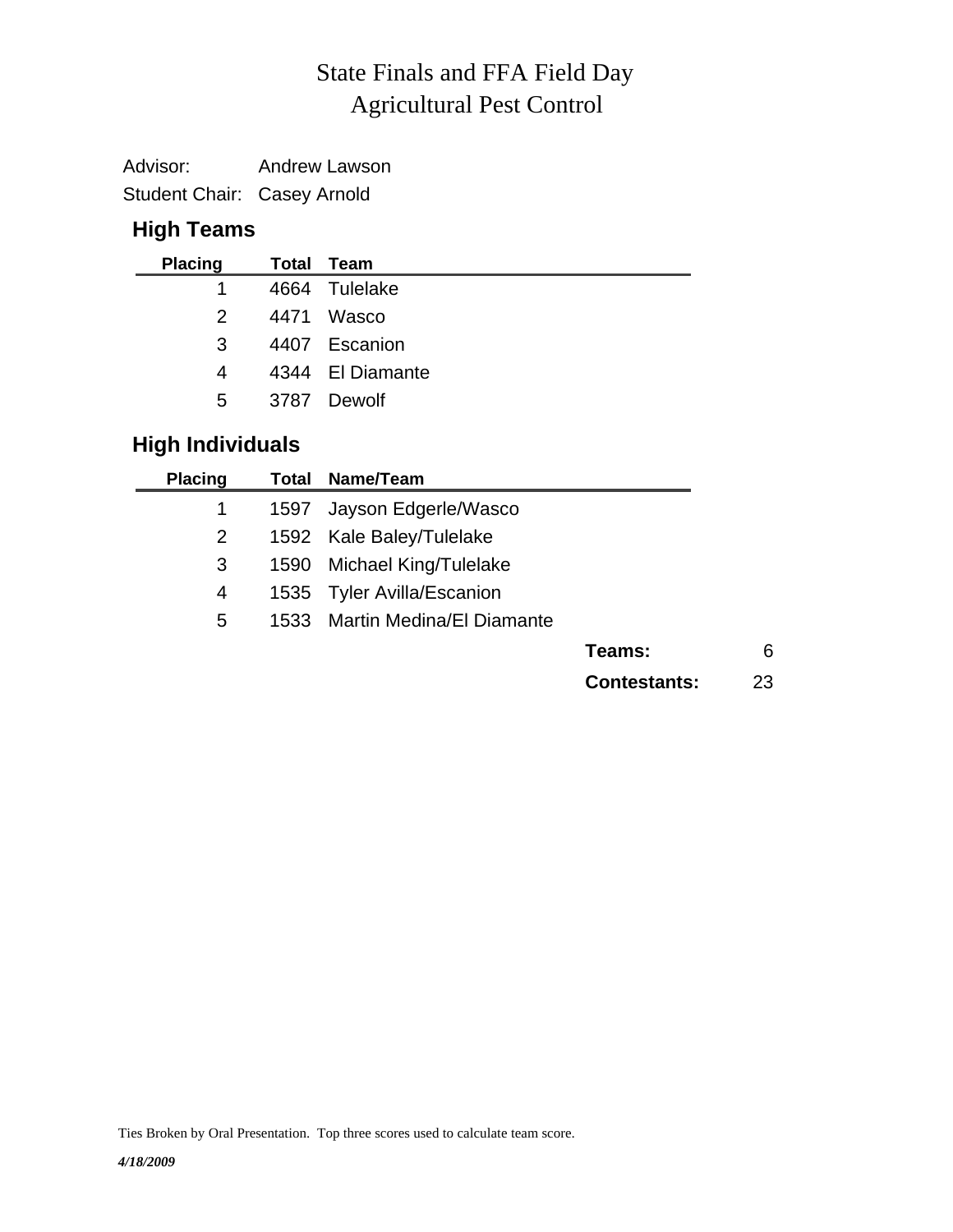| State Finals and FFA Field Day |                     | <b>Agricultural Pest Control</b> |           |       |       |
|--------------------------------|---------------------|----------------------------------|-----------|-------|-------|
|                                | <b>Team Results</b> |                                  |           |       |       |
|                                | Objective Exam      | <b>Oral Presentation</b>         | Tie       | Total | Place |
|                                |                     |                                  |           |       |       |
| Dewolf                         | 2745                | 1042                             | 1042 3787 |       | 5     |
| El Diamante                    | 2950                | 1394                             | 1394      | 4344  | 4     |
| Escanion                       | 3060                | 1347                             | 1347      | 4407  | 3     |
| Santa Maria                    | 2185                | 1182                             | 1182      | 3367  | 6     |
| Tulelake                       | 3270                | 1394                             | 1394      | 4664  | 1     |
| Wasco                          | 2950                | 1521                             | 1521      | 4471  | 2     |

Ties Broken by Oral Presentation. Top three scores used to calculate team score.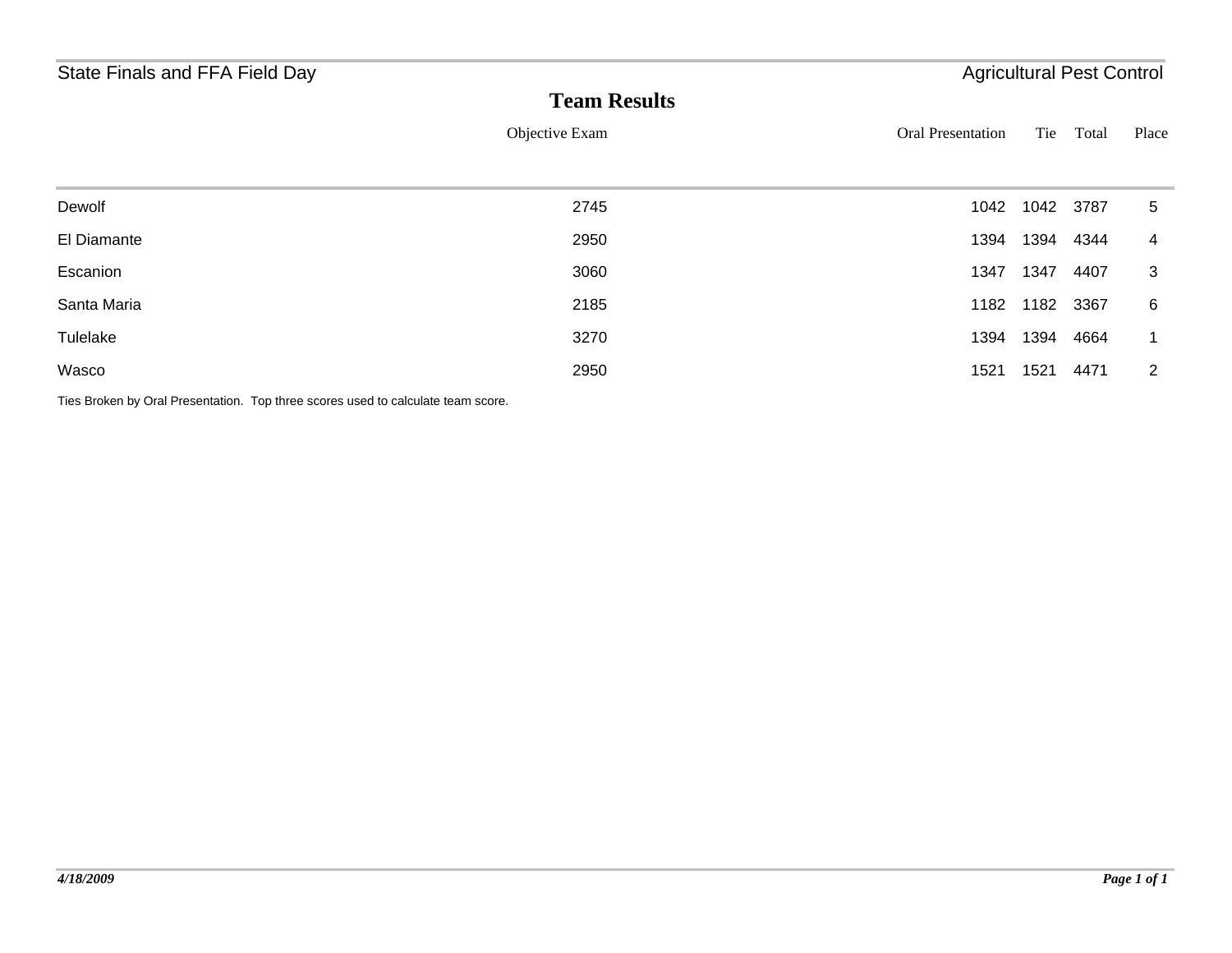| State Finals and FFA Field Day |                |                           | <b>Agricultural Pest Control</b> |        |                 |
|--------------------------------|----------------|---------------------------|----------------------------------|--------|-----------------|
|                                |                | <b>Individual Results</b> |                                  |        |                 |
|                                | Objective Exam | Oral Presentation         | Tie                              | Total  | Place           |
| <b>Dewolf</b>                  |                |                           |                                  | 3787   | $\overline{5}$  |
| Daniel Borja                   | 1035           | 365                       | 365                              | 1400 * | 12              |
| Omar Cabrean                   | 935            | 360                       | 360                              | 1295 * | 16              |
| Rosemare West                  | 775            | 317                       | 317                              | 1092 * | 20              |
| <b>El Diamante</b>             |                |                           |                                  | 4344   | $\overline{4}$  |
| Aaron Fahoum                   | 780            | 375                       | 375                              | 1155   | 18              |
| Eric Reyhasa                   | 980            | 352                       | 352                              | 1332 * | 15              |
| Martin Medina                  | 990            | 543                       | 543                              | 1533 * | 5               |
| Micheal Hernandez              | 980            | 499                       | 499                              | 1479 * | 9               |
| <b>Escanion</b>                |                |                           |                                  | 4407   | $\overline{3}$  |
| <b>Carlos Brasil</b>           | 750            | 380                       | 380                              | 1130   | 19              |
| Jacob Carroll                  | 975            | 512                       | 512                              | 1487 * | 6               |
| Robbie McLaughlin              | 1025           | 360                       | 360                              | 1385 * | 13              |
| <b>Tyler Avilla</b>            | 1060           | 475                       | 475                              | 1535 * | 4               |
| <b>Santa Maria</b>             |                |                           |                                  | 3367   | $\underline{6}$ |
| Gabriela Contreras             | 690            | 375                       | 375                              | 1065 * | 22              |
| Jose Sandoval                  | 605            | 462                       | 462                              | 1067 * | 21              |
| Marissa Aguirre                | 650            | 290                       | 290                              | 940    | 23              |
| Oyuki Santiago                 | 890            | 345                       | 345                              | 1235 * | 17              |
| <b>Tulelake</b>                |                |                           |                                  | 4664   | $\overline{1}$  |
| <b>Crystal Williams</b>        | 1030           | 452                       | 452                              | 1482 * | $\overline{7}$  |